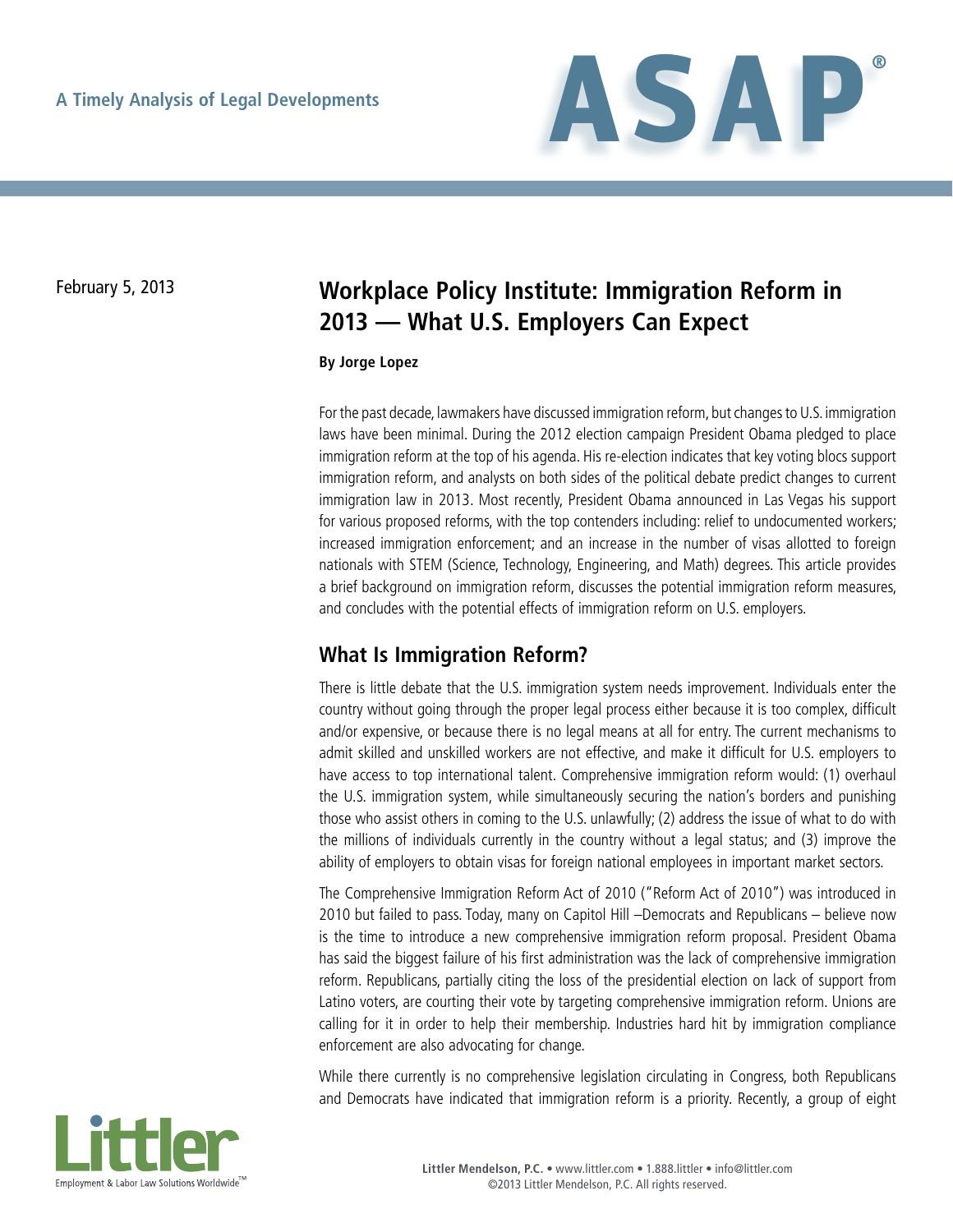Republicans and Democrats released their Bipartisan Framework for Comprehensive Immigration Reform in January 2013.<sup>1</sup> The plan, which is detailed further in this article, is expected to be introduced as legislation in March or April 2013. While members of each party have expressed a willingness to work across party lines, some Republicans are advocating for reform to regulations affecting immigrants — such as those with STEM degrees — while Democrats are seeking comprehensive immigration reform measures.

# **STEM Immigration Reform**

# **Previously Proposed STEM Legislation**

Current immigration laws provide incentives to foreign nationals graduating from a U.S. university with a STEM degree.<sup>2</sup> The most recent statistics from 2009 indicate that 32.7% of graduates with STEM graduates have temporary visas, and this number has been rising every year.<sup>3</sup> For example, while most foreign students can receive employment authorization for up to 12 months after they graduate from a U.S. university through a program known as Optional Practical Training (OPT),<sup>4</sup> graduates with STEM degrees can apply for an additional 17-month extension of their OPT if their employer is registered with E-Verify, for a total of 29 months.<sup>5</sup>

The current regulations offer incentives to foreign students who obtain STEM degrees from U.S. schools (as outlined above) to remain in the U.S. temporarily, but do not provide extended nonimmigrant visa options or a pathway to permanent residency. The failure to address these needs often affects operational business needs, with the end result being interruption of vital needs of the U.S. employer. In an effort to address this problem, STEM legislation has been proposed that would create a separate immigrant visa ("green card") category for foreign graduates of U.S. universities with STEM degrees.

In order to understand the current trends in STEM reform legislation, it is important to look at the history of the proposed legislation. Below is a list of some recently proposed legislation on this topic:<sup>6</sup>

- • **S. 169 The Immigration Innovation Act of 2013 (I-Squared Act):** Introduced by Senator Orrin Hatch (R–UT) and numerous cosponsors on January 29, 2013, the Act has four main objectives: 1) to change the H-1B visa limits based on the annual market; 2) authorize dual intent for student visas; 3) elimination of per-country numerical limitations on employment based visas; and 4) increasing funding for STEM education and training.
- • **H.R. 3012 Fairness for High Skilled Immigrants Act:** Introduced by Representative Jason Chaffetz (R–UT) on September 22, 2011, this bill would eliminate the employment-based per-country cap by fiscal year 2015 and raise the family-sponsored percountry cap from 7% to 15%. By raising the employment-based per-country cap, this legislation would increase the number of skilled workers that can immigrate to the United States.
- • **S. 3185 STAR Act:** Introduced by Senator John Cornyn (R–TX) on May 15, 2012, this bill would eliminate the diversity visa program and allocate the 55,000 immigrant visas from the diversity visa program toward eligible STEM graduates of qualifying U.S. research institutions who have job offers in related fields.
- • **H.R. 6412 Attracting the Best and Brightest Act of 2012:** Introduced by Representative Zoe Lofgren (D–CA) on September 14, 2012, this legislation would have amended the Immigration and Nationality Act to make up to 50,000 visas available for STEM graduates. This legislation also proposed to eliminate the diversity visa program.

<sup>1</sup> For a copy of the Bipartisan Framework, see Michelle Valerio, [Bipartisan Immigration Plan Releases Today](http://www.globalimmigrationcounsel.com/2013/01/articles/us-immigration/federal-legislation/bipartisan-immigration-plan-released-today/), Littler's Global Mobility & Immigration Counsel (Jan. 28, 2013).

<sup>2</sup> See 8 C.F.R. Parts 214 and 274a.

<sup>3</sup> U.S. Congressional Research Service, Immigration of Foreign Nationals with Science, Technology, Engineering, and Mathematics (STEM) Degrees (R42530; Nov. 26, 2012), by Ruth Ellen Wasem, available at <http://www.fas.org/sgp/crs/misc/R42530.pdf>.

<sup>4</sup> Id.

<sup>5</sup> Id.

<sup>6</sup> To see the text of any legislation referenced in this article, please visit the Library of Congress's THOMAS website at<http://thomas.loc.gov/home/thomas.php>.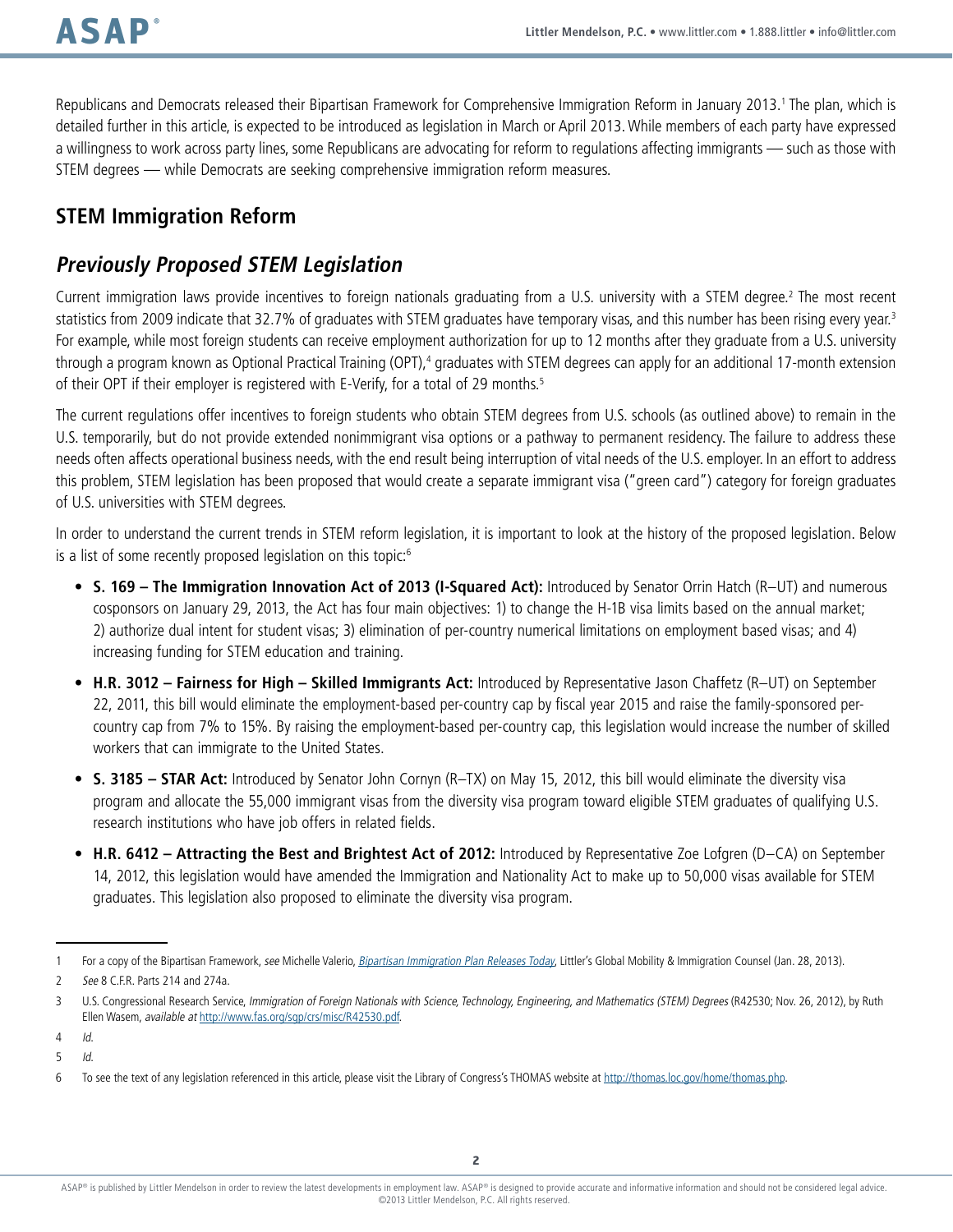• **S. 3553 – BRAINS Act:** Introduced by Senator Charles Schumer (D–NY) on September 19, 2012, this bill provided for immigrant visas for certain advanced STEM graduates, student visa reform, age-out protections for children, retention of priority dates, and family reunifications for high-skilled workers. This legislation did not propose to eliminate the diversity visa program.

As evidenced by this lengthy legislative history of proposed immigration reform to increase the number of STEM workers in the United States, there is support for reform in some context. The most recent legislation, described below, has passed the House of Representatives and is currently pending in the Senate (at the time of this article).

## **The STEM Jobs Act (H.R. 6429)**

The STEM Jobs Act (H.R. 6429) would eliminate the diversity lottery green card program and reallocate up to 55,000 green cards to foreign nationals who graduate from a U.S. university with an advanced STEM degree. Preference would be given to graduates with a doctorate and the remaining green cards to graduates with a master's degrees. In order to qualify for a green card under this category, foreign graduates would have to meet the following requirements:

- Receive a doctorate degree from an eligible U.S. university in a STEM field;
- Agree to work for five years in a STEM field;
- Complete all coursework while physically present in the United States; and
- The employer petitioning for the foreign national must go through the labor certification process in order to demonstrate that there is no American worker who is able, willing, qualified or available for the job.

If any of the green cards are not used by foreign nationals with a doctorate, then they would be made available to foreign graduates from U.S. universities with a master's degree. The requirements would be similar to the doctorate requirements listed above, except that the individual must have also majored in a STEM degree in college. In addition, only individuals graduating from universities that meet the definition of a research institution under H.R. 6429 would qualify for a green card under this proposed category.

### **Summary of Political and Public Interest Group Opinions on STEM Reform**

Generally, support for the STEM Jobs Act is split between conservatives that see the legislation as a compromise to comprehensive immigration reform, and more liberal groups that are seeking comprehensive immigration reform measures.

The STEM Jobs Act is primarily backed by Republicans, conservative groups, and technology lobbyist groups. Republicans, who have long sought to eliminate the Diversity Visa Program support the STEM Jobs Act as a solution to immigration reform. Supporters of the bill include The Information Technology Industry Council, U.S. Chamber of Commerce, Microsoft, EEE-USA, American Council on International Personnel, Society for Human Resource Management, Semiconductor Industry Association, Compete America, and the American Conservative Union.<sup>7</sup> These groups view STEM reform as a solution that will both improve the U.S. economy by retaining STEM graduates in the U.S. to work in areas where there is currently a shortage of workers and improve the U.S. immigration system.

In contrast, Democrats oppose the bill because it will eliminate the Diversity Visa Program. Although Democrats support STEM reform, their support lies in a more comprehensive immigration reform that will encourage STEM graduates to remain in the U.S. and contribute to the U.S. economy without eliminating the Diversity Visa program. The White House also opposes the STEM Jobs Act since it only offers a small change to U.S. immigration laws.

Moreover, union groups such as the AFL-CIO and SEIU are supportive of comprehensive immigration reform and do not view the STEM Jobs Act as a solution to the broken U.S. immigration system. In addition, groups that oppose STEM reform are concerned with a measure of the bill that prohibits family members from working in the U.S. while they wait for their visas in the U.S. Opposition groups are more likely to support

<sup>7</sup> For letters and statements in support of the STEM Jobs Act, see U.S. House of Representatives, Committee on the Judiciary, [The STEM Jobs Act.](http://judiciary.house.gov/issues/issues_STEM%20Jobs%20Act.html)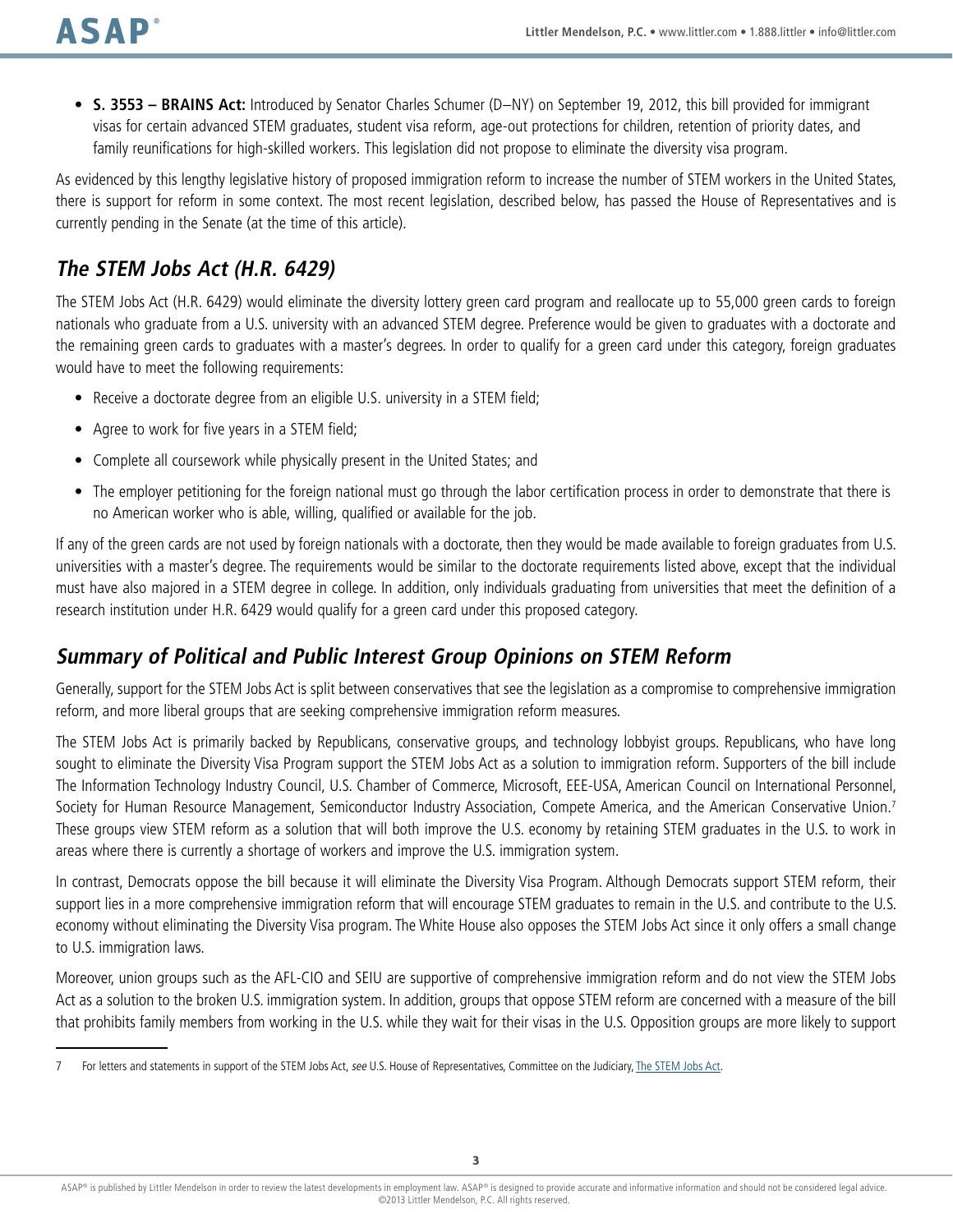a bill that grants family members' work authorization while they wait for permanent residency, since the wait time for permanent residency is usually several years.

## **The Effect of the STEM Jobs Act on U.S. Employers**

Although The STEM Jobs Act is currently stuck in the Senate, now that the elections are over it is expected that immigration reform legislation will be implemented in some form. As such, it is important for U.S. employers to understand the implications of this issue.

### The Benefits of STEM Reform

The goal of the STEM Jobs Act is to encourage foreign graduates with STEM degrees from U.S. universities to remain in the U.S. after graduation. U.S. companies with difficulty filling job openings in STEM fields may find a more diverse pool of applicants available post-STEM reform. If an employer wishes to sponsor a STEM employee for a green card, it will now have an additional available option. This will hopefully encourage more individuals to pursue a STEM degree and expand the talent pool in these fields. The U.S. is lagging in the production of nativeborn STEM degree graduates.

### Potential Drawbacks to the Proposed STEM Reform

Although on its face the STEM Job Acts seems to be an easy answer to a shortage of workers in STEM fields, the bill provides neither a straightforward approach to obtaining a green card nor does it create a nonimmigrant visa solution. Both criteria must be met to have a successful outcome.

While an employer can sponsor an employee for a green card before the commencement of employment, this is not normally done. The most common approach is Permanent Labor Certification, a costly and uncertain process of a year or more to obtain a green card. Few employers are willing to make this investment in time and money for an individual who has never worked for them, and the overwhelming majority choose to start the green card process after the employee has been working with them for a period of time.

For an employer to employ a foreign national, the individual needs a visa conferring employment authorization. As explained above, recent graduates can work with Optional Practical Training (commonly known as OPT) for one year, and STEM graduates whose employers are enrolled in the federal E-Verify program are eligible for an additional 17 months of employment authorization. However, once OPT ends the foreign student generally requires a nonimmigrant visa to continue to work for a U.S employer. The most popular nonimmigrant visa is the H-1B visa, but availability is limited each fiscal year to 85,000 new visas, including advanced degree individuals.<sup>8</sup> If an employer is unable to obtain an H-1B visa, then it may not be able to hire the foreign national. As a result of this limitation, even if an employer could sponsor a STEM graduate for a green card (allowing for employment on a long-term basis), it might not be possible to employ that same individual on a temporary basis. Absent the ability to employ the individual temporarily while the green card application is in process, many employers will understandably be reluctant to agree to green card sponsorship, making, for many individuals, the availability of STEM green cards more myth than reality.

In addition to the nonimmigrant visa issues outlined above, under the proposed legislation employers must still undergo the Labor Certification process. In this process, an employer must perform expensive and time-consuming recruitment steps, including multiple newspaper advertisements and postings with a state job bank, to determine if minimally-qualified U.S. workers are immediately available to fill the proffered position. The recruitment process takes months to complete, and if no qualified U.S. workers are identified the subsequent application to the U.S. Department of Labor takes six to 12 more months to process.<sup>9</sup> After the Labor Certification process is complete, only then can the employer apply for the immigrant visa on behalf of the foreign national, a process involving another four to six months of processing by the U.S. government. Given that the purpose of the STEM Jobs Act is to attract foreign graduates in the STEM field to study and remain in the United States, and given that there is a shortage of workers available in the STEM fields, it seems counterintuitive to require individuals seeking work in a STEM job to navigate such a convoluted process.

<sup>8</sup> Public Law 101-649 (Act of November 29, 1990).

<sup>9</sup> For processing times, see the *iCert Visa Portal webpage* of the U.S. Department of Labor's Employment & Training Administration.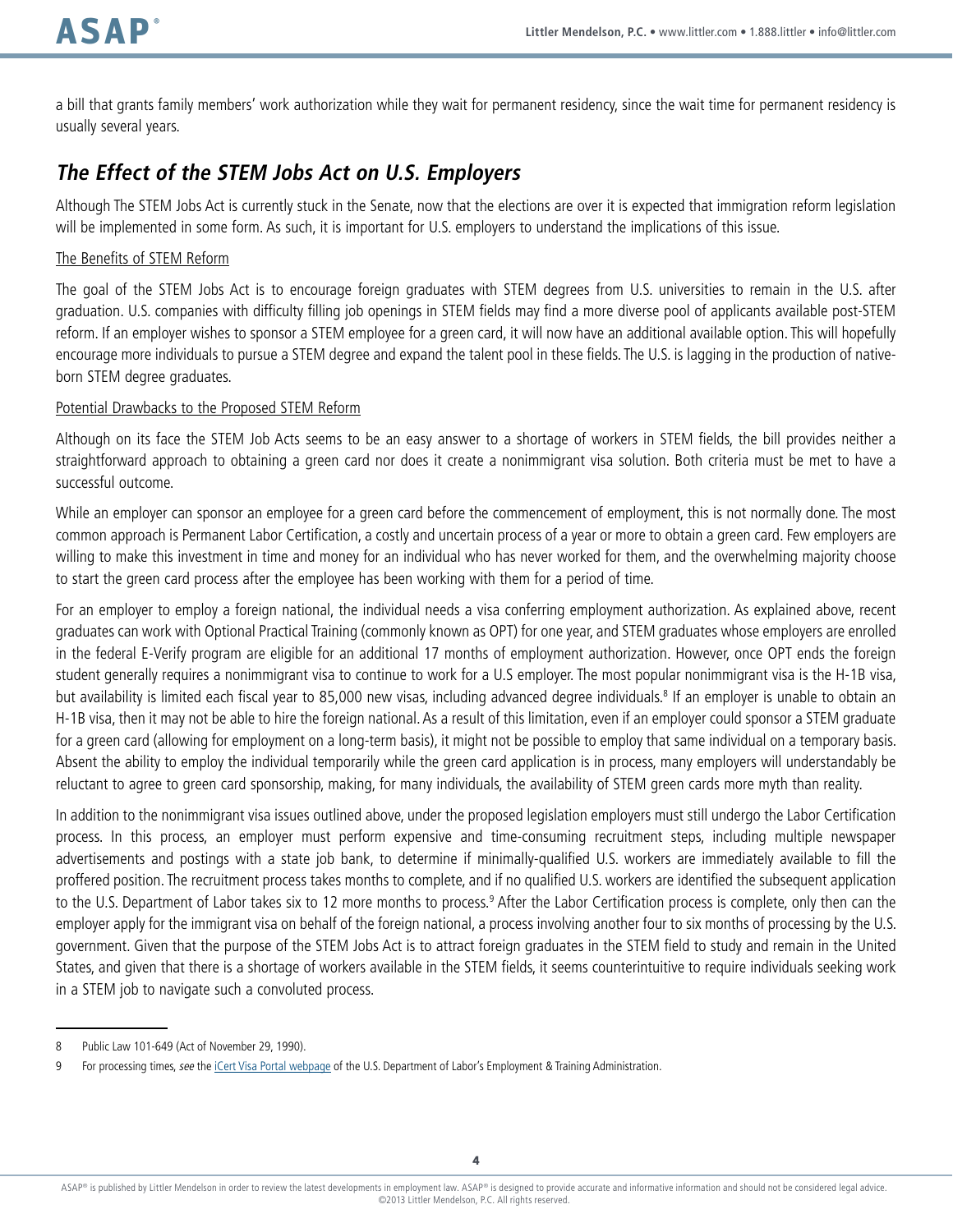Moreover, the five-year commitment to employment in a STEM field may not provide an incentive to foreign graduates, especially if it is difficult for them to change employers during this time period.

Finally, many individuals with a doctorate in a STEM field have completed extensive research in their field to obtain a doctorate and thus might already qualify for a green card under another category, such as the Outstanding Researcher or Extraordinary Ability green card categories neither of which requires the labor certification process or a commitment to work for the sponsoring employer or in a STEM field for five years.<sup>10</sup>

# **Concluding Thoughts on STEM Reform**

The STEM Jobs Act is a step towards immigration reform, but it is not a complete solution to the need for more STEM workers in the United States. Immigration reform that provides both a path to permanent residency for foreign graduates and also allows employers to hire candidates who can commence work shortly thereafter, rather than waiting months, would be a better solution to the lack of availability of temporary worker visas in the United States. In general, a more comprehensive solution for immigration reform should focus more on the needs of employers rather than the specific degree obtained.

The most recent Comprehensive Immigration Reform Framework proposed by a bipartisan group of senators also includes an initiative to award green cards to immigrants who have received a Ph.D or master's degree in a STEM degree from a U.S. university. The details are expected to be unveiled when legislation is introduced later this year.

## **Comprehensive Immigration Reform**

Most interested parties agree that a comprehensive plan will need to address: (1) a path to citizenship for undocumented individuals; (2) action taken against employers who knowingly hire undocumented workers; and (3) an expansion of current immigration categories and broader visa options for both skilled and unskilled workers.

## **Path to Citizenship for Undocumented Individuals**

It is likely that future comprehensive immigration reform will adopt many of the features of the Reform Act of 2010,<sup>11</sup> which proposed a path to citizenship for undocumented individuals currently in the United States.

### Lawful Prospective Immigrant Status (LPI)

The Reform Act proposed creating a provisional legal status known as Lawful Prospective Immigrant status (LPI), under which eligible individuals would be those physically present in the country before September 30, 2010, lacking a criminal record, and who met certain admissibility criteria. The status would be valid for an initial period of four years and could be extended. Dependents would be eligible for LPI Dependent status. The LPI status would also allow for work authorization. After six years in LPI or LPI Dependent status, individuals would be eligible to apply for lawful permanent residency. In addition, individuals in LPI status would be eligible for Social Security numbers and would have the ability to update or amend their Social Security number records with no penalties. The number of individuals granted permanent residence under this provision would not count against the already established numerical limits for permanent residence status issuance.

The Bipartisan Framework for Comprehensive Immigration Reform proposes a similar status for undocumented immigrants, requiring them to register with the government, pass a background check, pay a fine, and in exchange earn probationary legal status that would allow them to live and work legally in the United States. Eventually these individuals will have an opportunity to apply for lawful permanent residence, after meeting certain requirements, but they will be required to go to "the back of the line" of prospective immigrants.

### The DREAM Act

The Reform Act of 2010 also proposed the DREAM Act (Development, Relief, and Education for Alien Minors Act), which was initially introduced in 2001 as a way to help children brought to the U.S. as minors by their parents who are, as a result, undocumented. Since 2001, the DREAM

<sup>10</sup> See generally 8 U.S.C. § 203(b)(1)(B).

<sup>11</sup> S. 3932, 111th Congress (2010).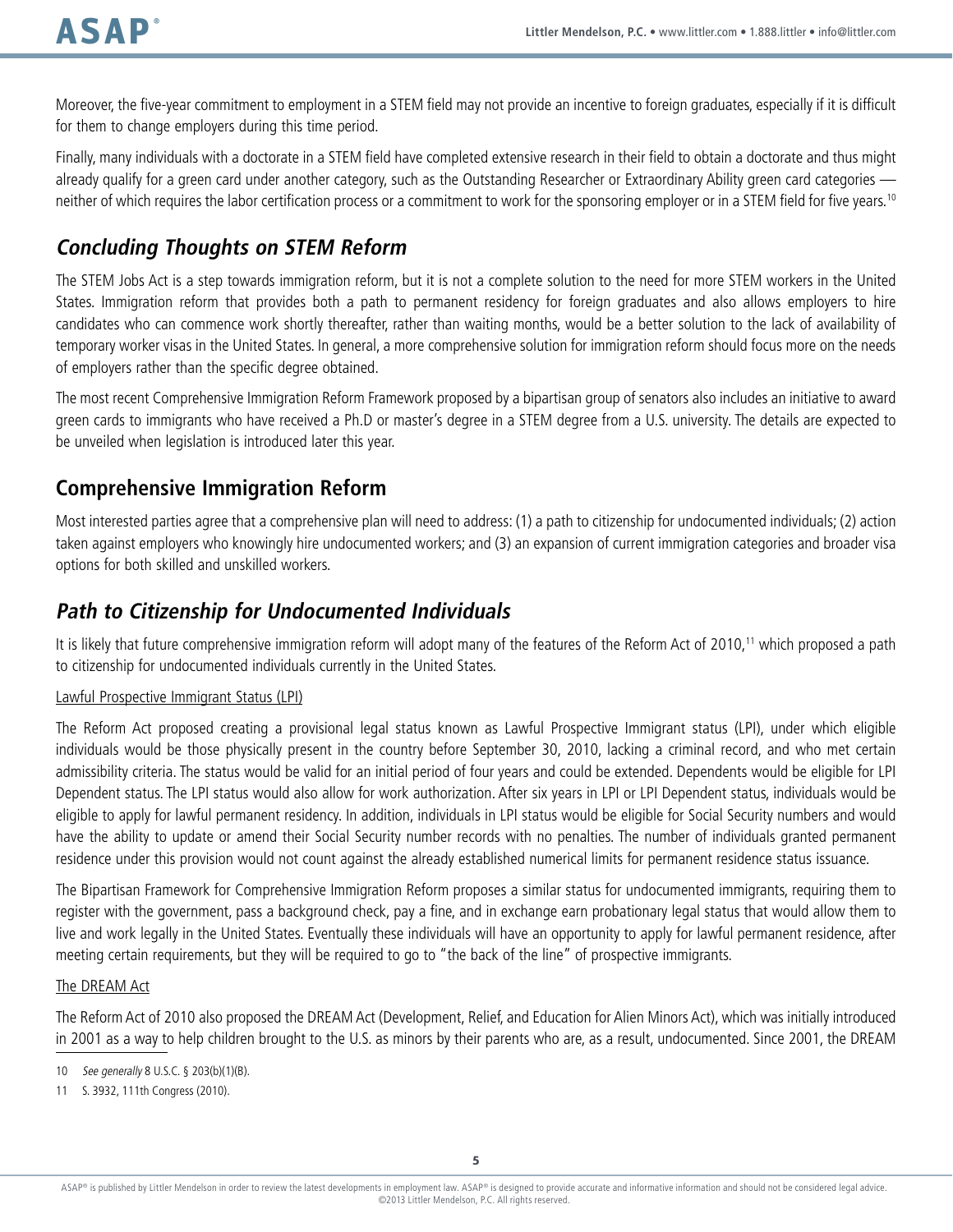Act has undergone several revisions, but in most iterations involves a regularization of status for those who entered the U.S. as children, who had been physically present in the U.S. for at least five years, earned a high school diploma or GED or were admitted to a post-secondary school, and had good moral character.<sup>12</sup> The DREAM Act has not passed as part of the Reform Act of 2010 or as stand-alone legislation.

### DACA

In the absence of movement to help children by Congress, the Secretary of the Department of Homeland Security (DHS) Janet Napolitano announced the use of prosecutorial discretion when dealing with a clearly defined set of individuals who were brought to the U.S. at an age when they could not form the intent to break the law given their age.<sup>13</sup> Secretary Napolitano directed U.S. Citizenship and Immigration Services (USCIS) to implement this mandate within 60 days of the June 15, 2012 memorandum date. USCIS created the Deferred Action for Childhood Arrivals (DACA) program.14 Individuals may request deferred action to delay removal proceedings from the U.S. for two years. Work authorization is available under DACA, and extensions are also possible. DACA does not provide lawful status or a path to citizenship to covered individuals.

The criteria to benefit from DACA are set forth as follows:

- Under the age of 31 as of June 15, 2012;
- Arrival in the United States before reaching age 16;
- Continuous residence in the United States since June 15, 2007, up to the present time;
- Physical presence in the United States on June 15, 2012, and at the time of making the request for consideration of deferred action with USCIS;
- Entry without inspection before June 15, 2012, or lawful immigration status expired as of June 15, 2012;
- • Currently in school, graduated or obtained a certificate of completion from high school, obtained a general education development (GED) certificate, or an honorably discharged veteran of the Coast Guard or Armed Forces of the United States; and
- No convictions of a felony, significant misdemeanor, three or more other misdemeanors, and otherwise no threat to national security or public safety.

While DACA addressed some of the issues facing undocumented minors, it is not a long-term solution as legally it is merely a potentially reversible decision by the government not to take action against these individuals. It is not an act of law providing guaranteed benefits or a path to legal status in the U.S.

#### The ACHIEVE Act

In November 2012, the ACHIEVE Act15 was proposed by former Senators Kay Bailey Hutchison (R–TX) and Jon Kyl (R–AZ). At a press conference Kyl stated, "We have to get this ball rolling" on a sensible approach to immigration . . . . This particular part of immigration reform seemed a logical place to begin."<sup>16</sup> Both Hutchinson and Kyl retired this year, so it is unclear if the ACHIEVE Act will gain a following. They indicated they had been working on this Act for about a year before the election. As this is the first attempt at an immigration fix for many undocumented workers under the new congressional session and President Obama's second term, it is anticipated that the Act will likely be modified.

The ACHIEVE Act also targets individuals brought to the U.S. by their parents as minors and it has 3 stages. The first requires individuals to apply for a six year W-1 visa, allowing them to attend college, enter the military, and obtain legal employment. Upon completion of a college

<sup>12</sup> See S. 729, 111th Congress (2009).

<sup>13</sup> See Memorandum from Secretary of Homeland Security Janet Napolitano to David V. Aguilar, Acting Commission of U.S. Customs and Border Protection, Alejandro Mayorkas, Director of U.S. Citizenship and Immigration Services, and John Morton, Director of U.S. Immigration and Customs Enforcement (June 15, 2012), available at [http://www.dhs.gov/xlibrary/](http://www.dhs.gov/xlibrary/assets/s1-exercising-prosecutorial-discretion-individuals-who-came-to-us-as-children.pdf) [assets/s1-exercising-prosecutorial-discretion-individuals-who-came-to-us-as-children.pdf](http://www.dhs.gov/xlibrary/assets/s1-exercising-prosecutorial-discretion-individuals-who-came-to-us-as-children.pdf).

<sup>14</sup> See U.S. Citizenship and Immigration Services, [Consideration of Deferred Action for Childhood Arrivals Process](http://www.uscis.gov/portal/site/uscis/menuitem.eb1d4c2a3e5b9ac89243c6a7543f6d1a/?vgnextoid=f2ef2f19470f7310VgnVCM100000082ca60aRCRD&vgnextchannel=f2ef2f19470f7310VgnVCM100000082ca60aRCRD.).

<sup>15</sup> S. 3639, 112th Congress (2012).

<sup>16</sup> See Jordan Fabian, [Jon Kyl, Kay Bailey Hutchinson Unveil Alternative to DREAM Act](http://abcnews.go.com/ABC_Univision/Politics/republican-senators-introduce-alternative-dream-act-bill/story?id=17820394), ABC News-Univision (Nov. 27, 2012).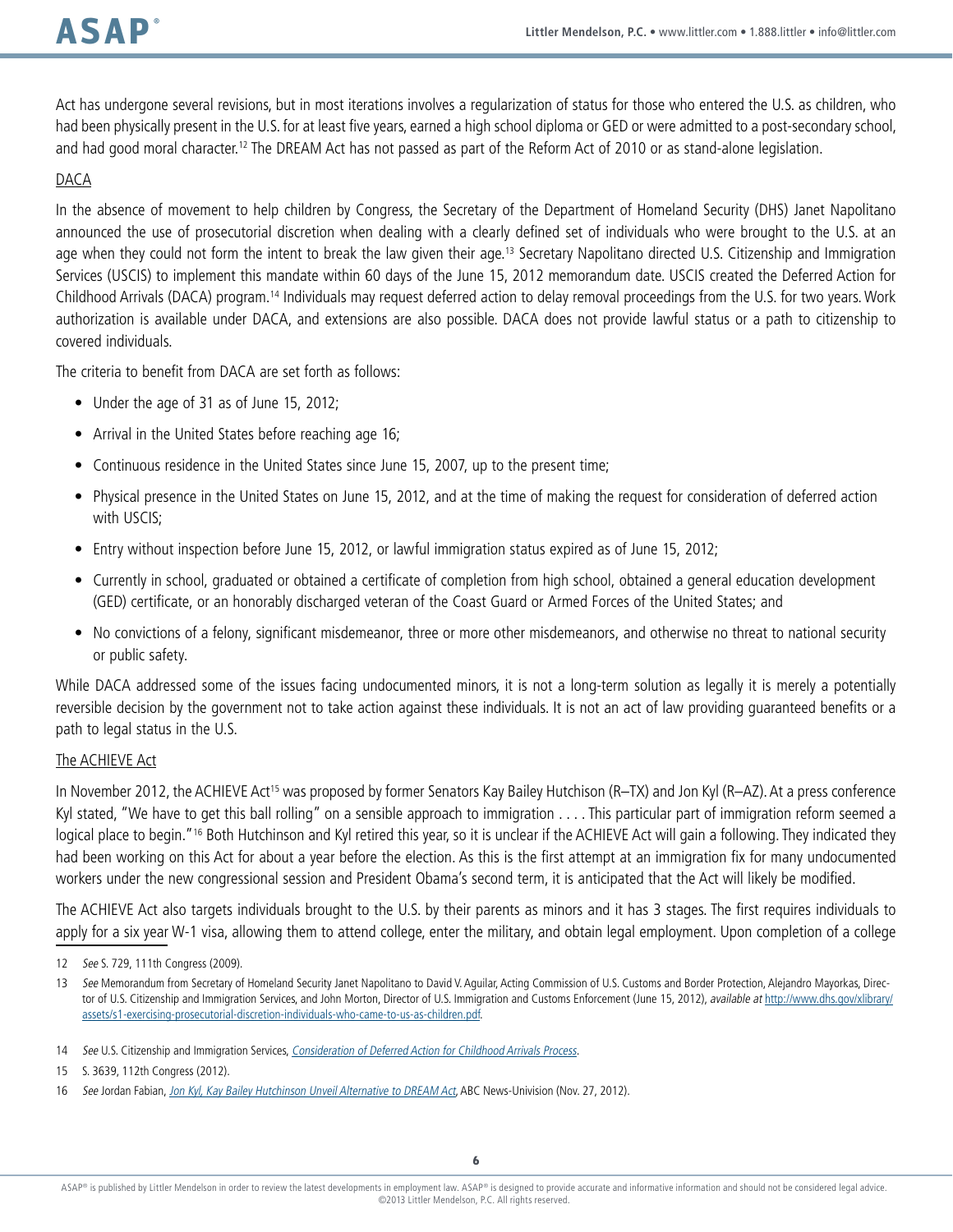degree, an associate's degree and two-and-a-half years of employment, or four years of military service, an individual can apply for the second stage. Stage two requires the individual by application to obtain a W-2 visa, granting a four-year conditional non-immigrant visa that allows for continued lawful employment. The third stage allows an individual to apply for a five – year W-3 visa and to apply for citizenship. The W-3 allows a four-year extension option. To date, the ACHIEVE Act has not been signed into law.

### Support for the DREAM Act and ACHIEVE Act

The Bipartisan Framework for Comprehensive Immigration Reform also proposes to give preferential treatment to individuals who entered the United States as minor children and thus did not knowingly choose to violate any immigration laws. The Framework does not elaborate on what type of preferential treatment these individuals would receive.

As both Democrats and Republicans sponsor work on versions of comprehensive immigration reform, the labor unions – AFL-CIO and SEIU – are proponents of the DREAM Act. These groups support the creation of a path for undocumented children to earn an education and become a member of the workforce and ultimately earn a path to citizenship. The Congressional Hispanic Caucus rejects the ACHIEVE Act. Senator Bob Menendez (D–NJ) says "The problem with the ACHIEVE ACT is it does not achieve the dream," while Representative Luis Gutierrez (D–IL) said it was "too little too late."17

#### Implications of the DREAM Act and ACHEIVE Act on Employers

If passed, the DREAM Act and ACHIEVE Act would widen the availability of highly skilled candidates for employers because they both require the completion of higher education. Currently, many undocumented children do not attend college, vocational schools, or serve in the military for fear of being discovered as undocumented individuals. Passage of either act would help decrease the numbers of undocumented individuals and create lawful employment opportunities. It should also decrease the number of unauthorized workers and thus employers will be less likely to hire individuals who are not eligible to work in the U.S. Presently, DACA is another avenue for employers to access talented lawful workers and reduce their reliance, in some case, on undocumented workers.

Opponents to the DREAM Act and ACHIEVE Act argue that this legislation rewards individuals who are in violation of U.S. immigration law. Although immigration to the U.S. may not have been by choice, i.e., many DREAM Act/ACHIEVE Act beneficiaries were brought to the U.S. as children, there remains a consensus that other areas of immigration reform should take precedence. In addition, the individuals who would benefit from this legislation do not necessarily have the type of education and/or experience that is needed to benefit the U.S. economy. In fact, many have never gone to college because of their immigration status. Legalizing these individuals may not directly affect U.S. employers in the same way that STEM reform would.

### **Legislation to Prevent Employers from Hiring Undocumented Workers**

### Mandatory National Employment Verification System

The Reform Act of 2010 called for a mandatory national employment verification system which would have been required for all federal government agencies, and provided for a phase-in compliance period for all employers, depending on the size of the employer, so that compliance would not become automatic upon enactment of the Act. The Reform Act of 2010 proposed training for employers so as not to violate employees' civil rights and privacy. In addition, the verification system was not to be used for discriminatory purposes. There were also proposed guidelines for employers for uniform handling of the confirmation or non-confirmation of employment authorization. In addition, the Reform Act of 2010 proposed a method for individuals to check their own work authorization status in the national system. As a way to combat fraud in the verification system, the Reform Act of 2010 also called for the creation of fraud-resistant Social Security cards.

The recently released Bipartisan Framework for Comprehensive Immigration Reform also discusses a mandatory employment verification system that would prevent identity theft and end the hiring in the future of unauthorized workers. It appears that it will resemble the verification system proposed in the Reform Act of 2010 but more information will be available once the legislation has been drafted.

<sup>17</sup> See Emily Deruy, [Congressional Hispanic Caucus Rejects ACHIEVE ACT](http://abcnews.go.com/ABC_Univision/Politics/congressional-hispanic-caucus-rejects-achieve-act/story?id=17828997), ABC News-Univision (Nov. 28, 2012).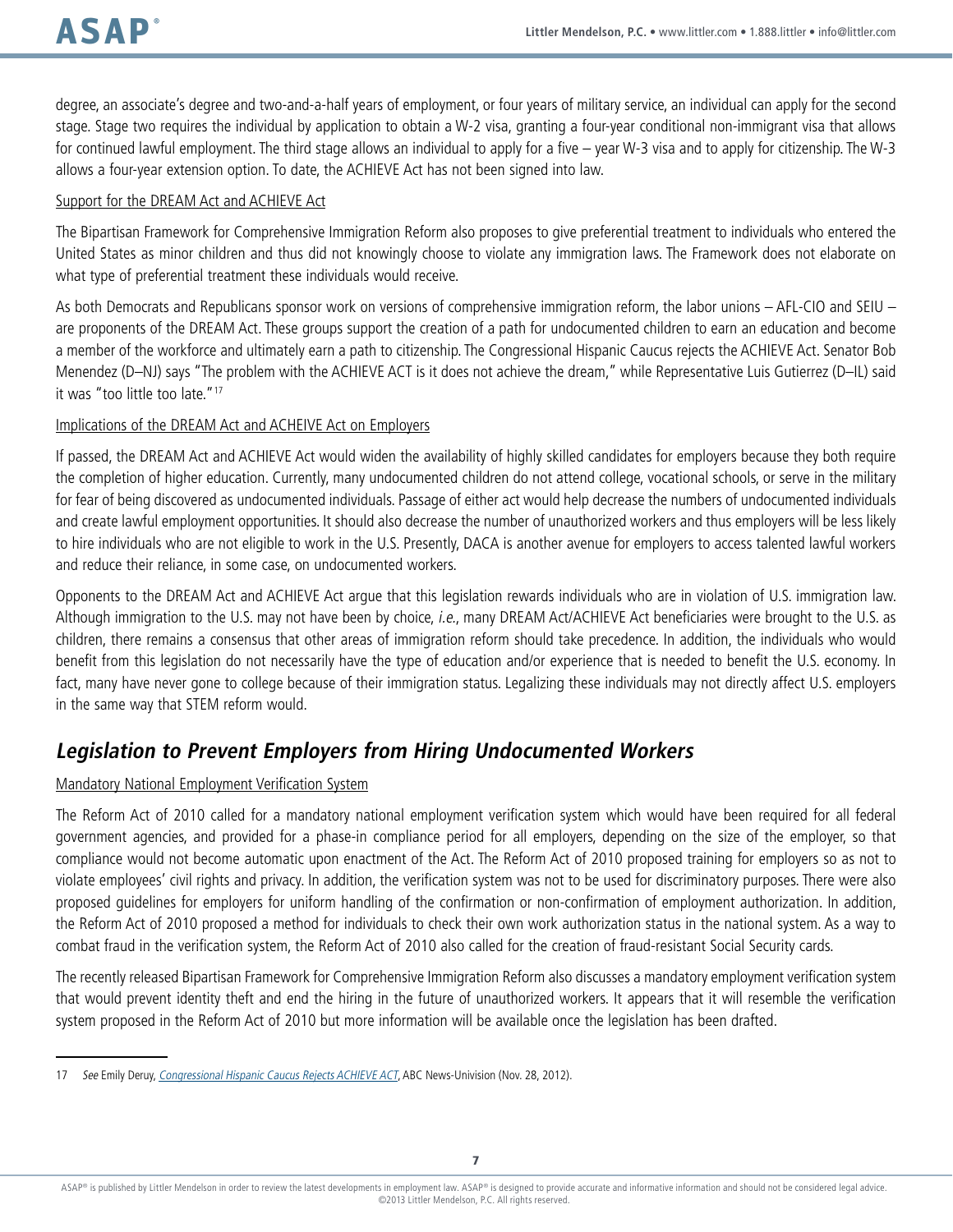### E-Verify

The verification system in the Reform Act of 2010 was similar to the basic pilot program, the precursor to E-Verify that was mandated under the Illegal Immigration Reform and Immigration Responsibility Act of 1996 (IIRIRA).18 The basic pilot program was launched in 1997 and over the years has grown from a pilot program available in only a few states to a web-based employment verification tool available in all states to all employers. In 2007, the name E-Verify was adopted. As of March 31, 2012, 353,822 employers were enrolled in E-Verify.19

Enrolling in and using E-Verify is mandatory for certain government agencies and government contractors. In addition, many states have passed legislation mandating employers enroll in and use E-Verify as a way to ensure undocumented workers are not being hired. President Obama recently signed legislation extending the E-Verify program until September 30, 2015.

#### Support for a Mandatory National Employment Verification System

Both Democrats and Republicans have indicated that stopping the employment of undocumented workers is an important part of any immigration reform. The SEIU is a proponent of E-Verify as part of comprehensive immigration reform but not as a singular bill. SEIU's position is that E-Verify should be a part of reform that helps to end illegal immigration. SEIU argues that a mandatory E-Verify bill is a "jobs killer" that would drive more undocumented workers underground, increasing an illegal secondary labor market. SEIU also views the error rate with E-Verify as high enough that documented workers — both U.S. citizens and non-citizens — would be laid off, thus increasing the economic hardship in the country were E-Verify to become mandatory.<sup>20</sup> The concerns regarding a mandatory E-Verify program will likely be debated in any new comprehensive reform proposal given the new state laws being passed requiring the use of E-Verify.

The U.S. Chamber of Commerce has expressed that the business community would support a mandatory electronic verification system as long as it addressed the concerns of both large and small businesses.<sup>21</sup> The Chamber of Commerce is primarily advocating for an electronic system that would preempt all state and local laws, be implemented over a fair and reasonable period and mandatory only for new hires, include fair and reasonable enforcement provisions that are proportionate to the offense and allow employers to rectify minor paperwork violations, and hold the government accountable for E-Verify mistakes. As outlined above, although the U.S. Chamber of Commerce does support an electronic verification system, there are some reservations about the implementation and enforcement of such a system.

### The Effect of a Mandatory National Employment Verification System on Employers

The DHS, in cooperation with the Department of Justice, has historically focused on worksite raids and gone after undocumented employees. These raids have involved a great deal of cooperation with local law enforcement. However, under the Obama administration, the DHS has focused its efforts on the employers who knowingly hire undocumented workers. Employers have been fined and imprisoned. Currently, employers that knowingly hire undocumented workers can pay a very high price. Moreover, even those employers that did not knowingly hire undocumented workers but failed to properly complete Form I-9 can face harsh financial penalties.

All employers are affected by this legislation, regardless of whether they are hiring undocumented workers, because all employers are subject to higher scrutiny. In addition, state rules regarding E-Verify have forced employers operating in multiple states to comply with different state E-Verify programs that in some cases may seem more onerous than the federal program. In some cases, employers are mandated to comply with state E-Verify programs when the federal program is voluntary. Multi-state compliance increases the administrative work of any employer and the implementation of a national program would likely add to this burden. In the end, it will become a part of the compliance balancing act.

### **Expanding Current Immigration Categories as a Solution to Immigration Reform**

The Reform Act of 2010 included several provisions to change nonimmigrant visa categories to provide mandates for employers to look for U.S. workers, expand the visa categories, and at the same time protect alien employees from being exploited by unscrupulous employers. The

<sup>18</sup> See Pub. L. No. 104-208, 110 Stat. 3009-546 (1996).

<sup>19</sup> See U.S. Citizenship and Immigration Services, [E-Verify History and Milestones](http://www.uscis.gov/portal/site/uscis/menuitem.eb1d4c2a3e5b9ac89243c6a7543f6d1a/?vgnextoid=84979589cdb76210VgnVCM100000b92ca60aRCRD&vgnextchannel=84979589cdb76210VgnVCM100000b92ca60aRCRD).

<sup>20</sup> See Press Release, Service Employees International Union, CTW, CLC, [Mandatory E-Verify is a Jobs Killer](http://www.seiu.org/2011/02/mandatory-e-verify-is-a-jobs-killer.php) (Feb. 10, 2011).

<sup>21</sup> Hearing on E-Verify: Challenges and Opportunities Before the Subcommittee on Government Management, Organization, and Procurement of the House Committee on Oversight and Government Reform (written statement of the U.S. Chamber of Commerce), 111th Congress (July 23, 2009), available at [http://www.uschamber.com/sites/default/files/testi](http://www.uschamber.com/sites/default/files/testimony/090723_everify.pdf)[mony/090723\\_everify.pdf](http://www.uschamber.com/sites/default/files/testimony/090723_everify.pdf).